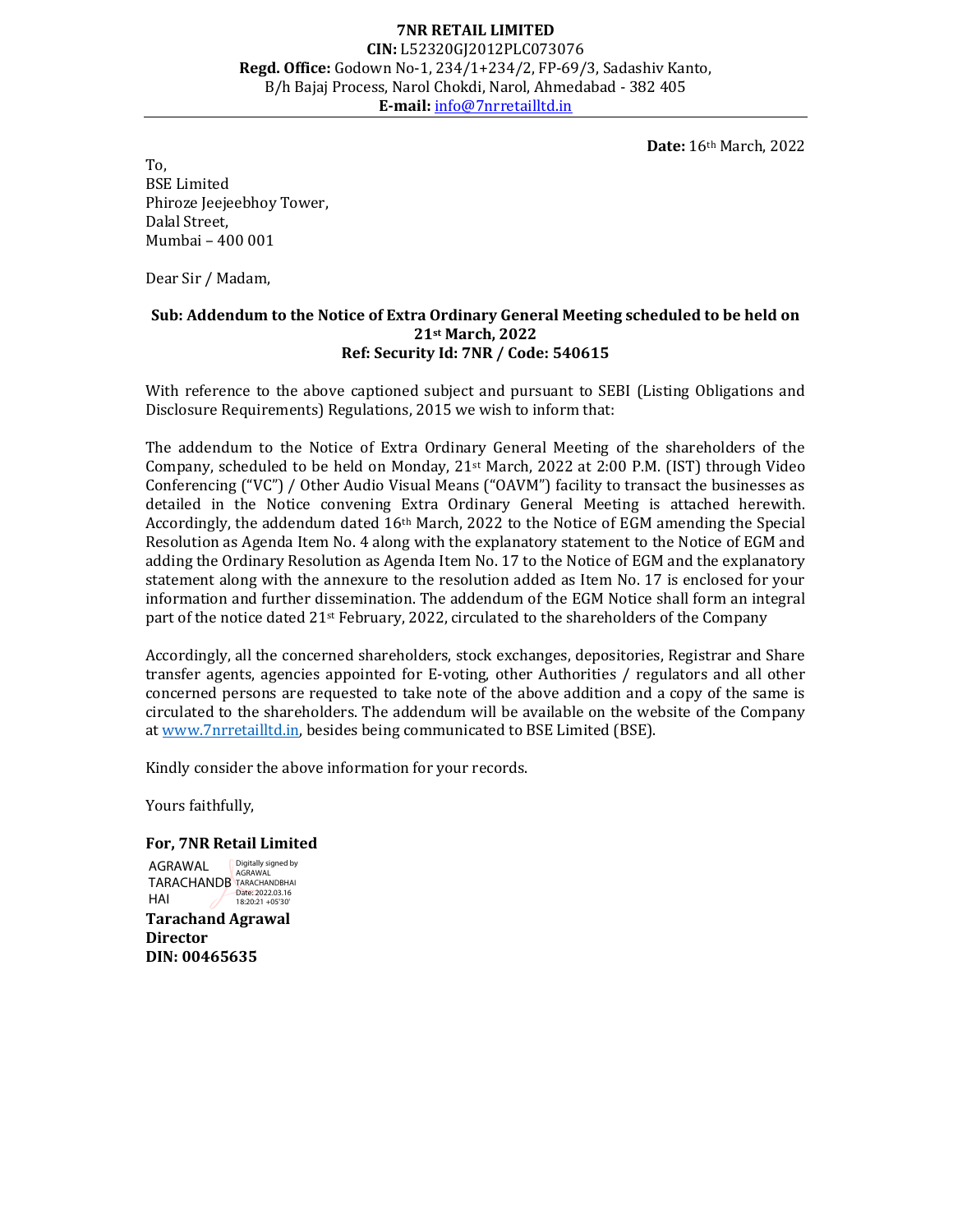### ADDENDUM TO THE NOTICE OF EXTRAORDINARY GENERAL MEETING DATED 21ST FEBRUARY, 2022

Vaxtex Cotfab Limited ("the Company") had issued Notice dated  $21<sup>st</sup>$  February, 2022 ("EGM Notice") for convening an Extraordinary General Meeting of the shareholders of the Company, scheduled to be held on Monday, 21st March, 2022 at 2:00 P.M. (IST) through Video Conferencing ("VC") / Other Audio Visual Means ("OAVM").

The addendum to the Notice of EGM shall form an integral part of the Notice dated  $21^{st}$ February, 2022 circulated to the shareholders of the Company.

#### SPECIAL BUSINESS TO AMEND AND/OR ADD TO THE NOTICE OF EGM:

#### 4. Issuance of Equity shares to Public category on Preferential Basis.

To consider and if thought fit, to pass with or without modification(s) the following Resolution as a Special Resolution:

**"RESOLVED THAT,** pursuant to Sections 23(1)(b), 42, 62(1)(c) and other applicable provisions, if any, of the Companies Act, 2013 read with the Companies (Prospectus and Allotment of Securities) Rules, 2014 and the Companies (Share Capital and Debentures) Rules, 2014, each as amended, the provisions of the Securities and Exchange Board of India (Issue of Capital and Disclosure Requirements) Regulations, 2018, as amended (the "SEBI ICDR Regulations"), Securities & Exchange Board of India (Substantial Acquisition of Shares & Takeovers) Regulations, 2011 ("SEBI Takeover Regulations"), Securities and Exchange Board of India (Listing Obligations and Disclosure Requirements) Regulations, 2015, as amended (the "Listing Regulations") and any other applicable laws, rules and regulations, circulars, notifications, clarifications, guidelines issued by the Government of India, the Securities and Exchange Board of India ("SEBI") and the stock exchanges where the shares of the Company are listed ("Stock Exchanges"), or any other authority / body and enabling provisions in the Memorandum and Articles of Association of the Company and subject to necessary approvals, sanctions, permissions of appropriate statutory / regulatory and / or other authorities and persons, if applicable and subject to such conditions and modifications as may be prescribed by any of them while granting such approvals / sanctions / permissions and / or consents, if any and which may be agreed by the board of directors of the Company (hereinafter referred to as "Board" which term shall be deemed to include any committee(s), which the Board has constituted or may constitute to exercise its powers, including the powers conferred on the Board by this resolution), consent of the members of the Company be and is hereby accorded to the Board, to create, issue, offer and allot, from time to time on preferential basis, in one or more tranches, upto 2,39,00,000 (Two Crore Thirty Nine Lakhs) Equity Shares at a price of Rs. 2.02 per share inclusive of INR 1/- per share Face Value and INR 1.02/- Security Premium per share (adjusted Price after consideration sub-division of face value from INR 10/- to INR 1/- per share), aggregating to Rs. 4,82,78,000 /- (Rupees Four Crores Eighty Two Lakhs Seventy Eight Thousand Only) to the following persons / entities ("proposed allottees") for cash and in such form and manner and in accordance with the provisions of SEBI (ICDR) Regulations and SEBI Takeover Regulations or other applicable laws and on such terms and conditions as the Board may, in its absolute discretion think fit and without requiring any further approval or consent from the Members;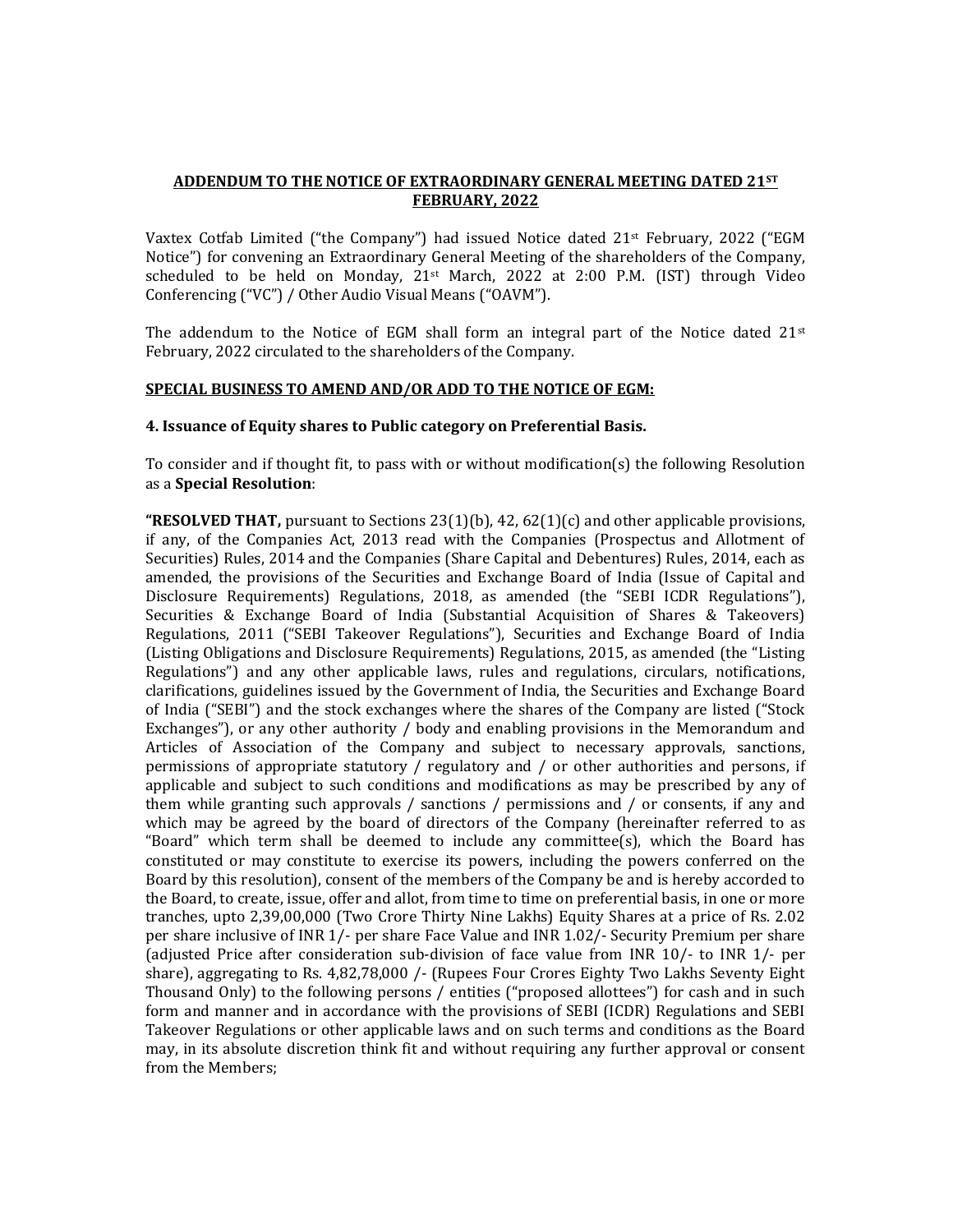| <b>Name</b>                    | Number of<br><b>Shares</b> | <b>PAN Number</b> | <b>Beneficial Owners</b> |
|--------------------------------|----------------------------|-------------------|--------------------------|
| Vax Fashion Private Limited    | 1,19,50,000                | AAHCV1598E        | <b>Tarachand Agrawal</b> |
|                                |                            |                   | Mithleshkumar            |
|                                |                            |                   | Agrawal                  |
|                                |                            |                   | Vishnudutt Gupta         |
|                                |                            |                   | Nemichand Agrawal        |
| Vax Enterprise Private Limited |                            |                   | Khushant Gupta           |
| (Formerly known as Miracle     | 1,19,50,000                | AADCM9756D        | <b>Bharti Gupta</b>      |
| <b>Stores Private Limited</b>  |                            |                   |                          |
| <b>Total</b>                   | 2,39,00,000                |                   |                          |

**"RESOLVED FURTHER THAT, the "Relevant Date" for this proposed issue of Equity shares on** preferential basis in accordance with the SEBI (ICDR) Regulations shall be 18th February, 2022, being the date 30 days prior to the date of passing of the Resolution by the Members of the Company for the proposed preferential issue of Equity Shares."

**"RESOLVED FURTHER THAT,** without prejudice to the generality of the above, the issue of Equity Shares shall be subject to the following terms and conditions:

- i. 100% of the preferential allotment consideration shall be payable on or before the date of the allotment of the equity shares;
- ii. The equity shares so offered, issued and allotted to the Investor, shall be issued by the Company for cash consideration
- iii. The equity shares shall be allotted within a period of 15 days from the date of passing of this resolution, provided that if any approval or permission by any regulatory authority/ Stock Exchanges/ the Central Government for allotment is pending, the period of 15 days shall be counted from the date of receipt of such approval or permission;
- iv. The Equity Shares so allotted shall be in dematerialized form and shall be subject to the provisions of the Memorandum and Articles of Association of the Company and shall rank pari passu in all respects including dividend, with the existing Equity Shares of the Company.
- v. The Equity Shares issued shall be locked-in as prescribed under the SEBI (ICDR) Regulations from time to time.
- vi. The equity shares so offered, issued and allotted will be listed on BSE Limited where the equity shares of the Company are listed, subject to the receipt of necessary permissions and approvals, as the case may be.
- vii. The equity shares to be offered, issued and allotted shall rank pari passu with the existing equity shares of the Company in all respects including the payment of dividend and voting rights, if any;

**"RESOLVED FURTHER THAT**, the Board be and is hereby authorized to, do all such acts, deeds, matters and things as it may in its absolute discretion deem necessary or desirable to give effect to the above resolutions, including without limitation to issue and allot Equity Shares, to issue certificates/ clarifications on the issue and allotment of Equity Shares and thereafter allotment of Equity Shares, effecting any modifications to the foregoing (including to determine, vary, modify or alter any of the terms and conditions of the Equity Shares including deciding the size and timing of any tranche of the Equity Shares), entering into contracts, arrangements, agreements, memoranda, documents to give effect to the resolutions above, including making applications to Stock Exchanges for obtaining of in-principle approval, filing of requisite documents with the Registrar of Companies, National Securities Depository Limited (NSDL), Central Depository Services (India) Limited (CDSL) and/ or such other authorities as may be necessary for the purpose, seeking approvals from lenders (where applicable), to take all such steps as may be necessary )required with the depositories, viz. NSDL and CDSL and for the credit of such Shares to the respective dematerialized securities account of the proposed allottees, and to delegate all or any of the powers conferred by the aforesaid resolutions on it to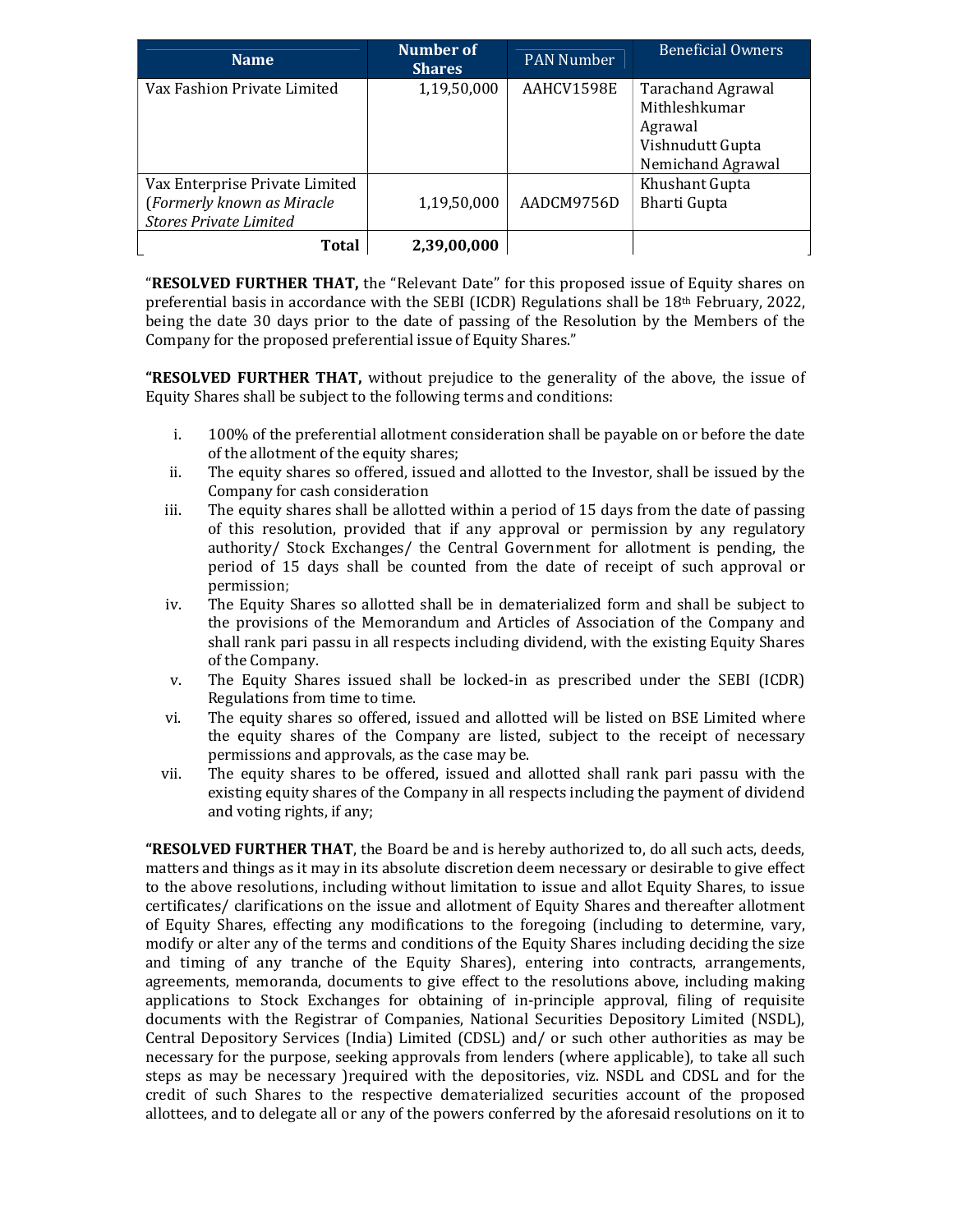any committee of directors or any director(s) or officer(s) of the Company and to revoke and substitute such delegation from time to time, as deemed fit by the Board, to give effect to the above resolutions and also to initiate all necessary actions for and to settle all questions, difficulties, disputes or doubts whatsoever that may arise, including without limitation in connection with the issue and utilization of proceeds thereof, and take all steps and decisions in this regard."

### 17. Appointment of Ms. Ziral Soni as a Woman Independent Director of the Company.

To consider and if thought fit, to pass with or without modification(s) the following Resolution as an Ordinary Resolution:

**"RESOLVED THAT**, in accordance with the provisions of Section 152 read with other applicable provisions of the Companies Act, 2013 ("the Act") and the Companies (Appointment and Qualification of Directors) Rules, 2014 (including any statutory modification(s) or reenactment(s) thereof, for the time being in force), Ms. Ziral Soni (DIN: 09213763), who was appointed as an Additional Director of the Company in terms of Section 161 of the Act and whose term of office expires as on this General Meeting and who qualifies for being appointed as a Woman Independent Director and in respect of whom the Company has received a notice in writing under Section 160 of the Act from a member proposing her candidature for the office of Independent Director, be and is hereby appointed as a Woman Independent Director of the Company, not liable to retire by rotation, to hold office for a term of 5 (five) consecutive years with effect from 7th March, 2022 to 6th March, 2027."

**"RESOLVED FURTHER THAT**, the Board be and is hereby authorized to do all such acts, deeds and things and execute all such documents, instruments and writings as may be required and to delegate all or any of its powers herein conferred to any Committee of Directors or Director(s) to give effect to the aforesaid resolution."

## ADDENDUM TO THE EXPLANATORY STATEMENT OF THE RESOLUTION AS SET OUT IN AGENDA ITEM NOS. 4 AND 17 OF THE NOTICE OF EGM:

#### Item No. 4:

In order to meet long-term funding requirements of the Company inter alia to fund Company's growth capital requirements, to meet the Company's capital expenditure, to enhance its long term resources and thereby strengthening of the financial structure of the Company and for meeting working capital requirements and for other general corporate purposes and purposes permitted by applicable laws, the Board of Directors of the Company in its meeting held on  $21^{st}$ February, 2022 accorded its approval for raising funds through issuance of upto 2,40,00,000 (Two Crore Forty Lakhs) Equity Shares to the proposed allottees as set out below, on a preferential basis by way of private placement subject to approval of the members of the Company.

As per Section 62(1)(c) of the Companies Act, 2013 (as amended) read with Rule 13 of the Companies (Share Capital and Debenture) Rules, 2014, and Regulation 160 of the Securities and Exchange Board of India (Issue of Capital and Disclosure Requirements) Regulations, 2018, as may be applicable, a listed issuer is permitted to make a preferential issue of specified securities, if a special resolution has been passed by its members.

The Board of Directors of the Company at their meeting held on Monday,  $21$ <sup>st</sup> February, 2022 had approved the issue of Equity Shares and accordingly proposes to issue and allot in aggregate and upto 2,39,00,000 (Two Crore Thirty Nine Lakhs) Equity Shares of face value of Rs. 1/- each at a price of Rs. 2.02/- each (adjusted Price after consideration sub-division of face value from INR 10/- to INR 1/- per share) aggregating to Rs. 4,82,78,000/- (Rupees Four Crores Eighty Two Lakhs Seventy Eight Thousand Only) to the following allottees: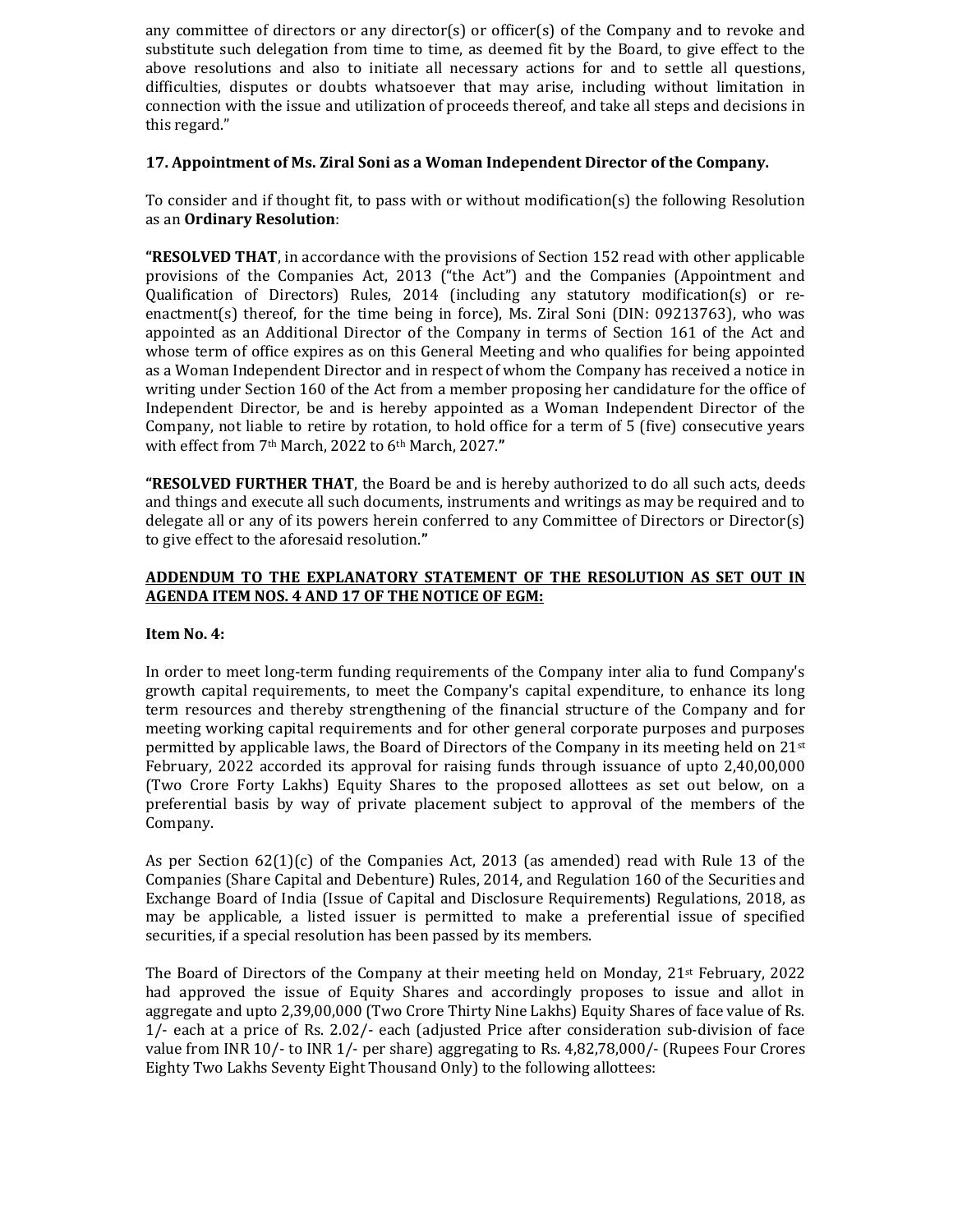| <b>Name</b>                                                                                   | <b>Number of</b><br><b>Shares</b> | <b>PAN Number</b> | Beneficial Owners                                 |
|-----------------------------------------------------------------------------------------------|-----------------------------------|-------------------|---------------------------------------------------|
| Vax Fashion Private Limited                                                                   | 1,19,50,000                       | AAHCV1598E        | <b>Tarachand Agrawal</b><br>Mithleshkumar Agrawal |
|                                                                                               |                                   |                   | Vishnudutt Gupta<br>Nemichand Agrawal             |
| Vax Enterprise Private Limited<br>(Formerly known as Miracle<br><b>Stores Private Limited</b> | 1,19,50,000                       | AADCM9756D        | Khushant Gupta<br><b>Bharti Gupta</b>             |
| Total                                                                                         | 2,39,00,000                       |                   |                                                   |

\*adjusted Shares after consideration sub-division of face value from INR 10/- to INR 1/- per share

Accordingly, the approval of the members of the Company is being sought, by way of a special resolution, to create, issue, offer and allot Equity Shares, by way of preferential allotment to the proposed allottees.

The Equity Shares issued pursuant to the abovementioned resolutions shall be subject to lock-in in accordance with Regulations 167 and 168 of the Securities and Exchange Board of India (Issue of Capital and Disclosure Requirements) Regulations, 2018.

The Equity Shares shall rank pari passu inter se and with the existing equity shares of the Company in all respects, including in relation to dividend.

The disclosures prescribed under the Companies Act, 2013 and Regulation 163 of the Securities and Exchange Board of India (Issue of Capital and Disclosure Requirements) Regulations, 2018, as may be applicable, in respect of the Resolution proposed at Item No. 4 are as follows:

# a) The objects of the preferential issue:

In order to meet long-term funding requirements of the Company inter alia to fund Company's growth capital requirements, to meet the Company's capital expenditure to enhance its long term resources and thereby strengthening of the financial structure of the Company and for meeting working capital requirements and for other general corporate purposes and purposes permitted by applicable laws.

#### b) Number of shares, kind of securities and Pricing of Preferential Issue:

It is proposed to issue and allot in aggregate and upto 2,39,00,000 (Two Crores Thirty Nine Lakhs) Equity Shares at a price of Rs. 2.02/- per share having face value of Re. 1/ each and premium of Rs. 1.02/- per share (adjusted Price after consideration subdivision of face value from INR 10/- to INR 1/- per share) aggregating to Rs. 4,82,78,000/- (Rupees Four Crores Eighty Two Lakhs Seventy Eight Thousand Only) to the proposed allottees.

#### c) Basis on which the price has been arrived at:

The equity shares of Company are listed and frequently traded on the BSE Limited in accordance with SEBI (ICDR) Regulations.

The price per equity share, to be issued, is fixed at Rs. 2.02 (Rupees Two and Two Paise Only), being not less than the minimum price computed in accordance with Regulation 164 of the SEBI (ICDR) Regulations.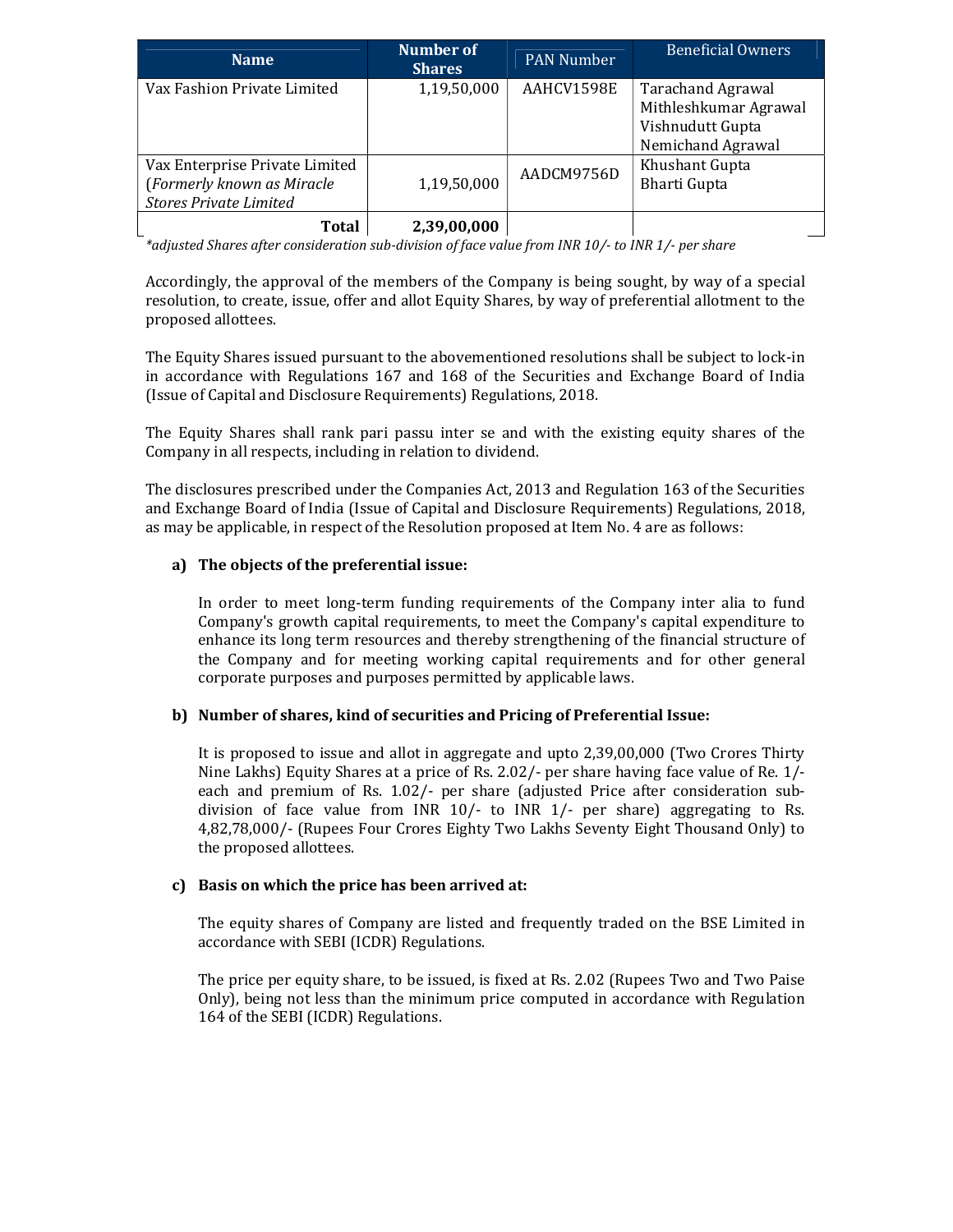As per Regulation 164 of SEBI (ICDR) Regulations, the price at which Equity Shares shall be allotted shall not be less than higher of the following:

- 1. 90 trading days volume weighted average price of the related equity shares quoted on the recognised stock exchange preceding the relevant date; or
- 2. 10 trading days volume weighted average price of the related equity shares quoted on the recognised stock exchange preceding the relevant date;

Since the equity shares of the Company have been listed on the recognized Stock Exchanges for a period of more than 90 trading days prior to the Relevant Date, it is not required to re-compute the price per equity share to be issued and therefore, the Company is not required to submit the undertakings specified under Regulations 163(1) (g) and (h) of the SEBI (ICDR) Regulations.

#### d) Registered Valuer Report:

As per Regulation 166 of the ICDR, the Company obtained valuation report from Ms. Sejal Ronak Agrawal, Partner of M/s. AAA Valuation Professionals LLP, Registered Valuer having LLPIN: AAN-6462, which is available on website of Company's at www.7nrretailltd.in and Stock Exchange i.e. BSE Limited at www.bseindia.com for the view of stakeholders.

### e) Relevant Date:

The "Relevant Date" in accordance with SEBI (ICDR) Regulations would be 18th February, 2022 being the date 30 days prior to the date of passing of the Special Resolution by the Members of the Company for the proposed preferential issue of Equity Shares.

### f) Proposal / Intent of the promoters, directors or key management personnel of the Company to subscribe to the offer:

All the proposed allottees belong to Non- promoters / members of the Company. The proposed allottees are intending to participate / subscribe to the proposed issue of equity shares.

No Promoter(s), Director(s) or Key Managerial Personnel(s) or their respective relatives are subscribing to this offer.

#### g) Equity Shareholding Pattern of the Company before and after the Preferential Issue:

The table mentioned below shows the expected shareholding pattern of the Company consequent to issue of Equity Shares as per resolution at Item No. 4 to this notice and Equity shares proposed to be allotted to the Non -promoters / members of the Company as per the resolution:

| Sr. |                                    | Pre-Issue#    |       | <b>Issue of</b> | Post-Issue#   |       |
|-----|------------------------------------|---------------|-------|-----------------|---------------|-------|
| No. | Category                           | <b>Shares</b> | $\%$  | <b>Shares</b>   | <b>Shares</b> | $\%$  |
| A   | <b>Promoters</b><br><b>Holding</b> |               |       |                 |               |       |
|     | Indian                             |               |       |                 |               |       |
|     | Individuals                        | 35507150      | 33.90 | 0               | 35507150      | 27.60 |
|     | Body<br>Corporates                 | $\Omega$      | 0     | 0               | 0             |       |
|     | Sub-Total                          | 35507150      | 33.90 | 0               | 35507150      | 27.60 |
|     |                                    |               |       |                 |               |       |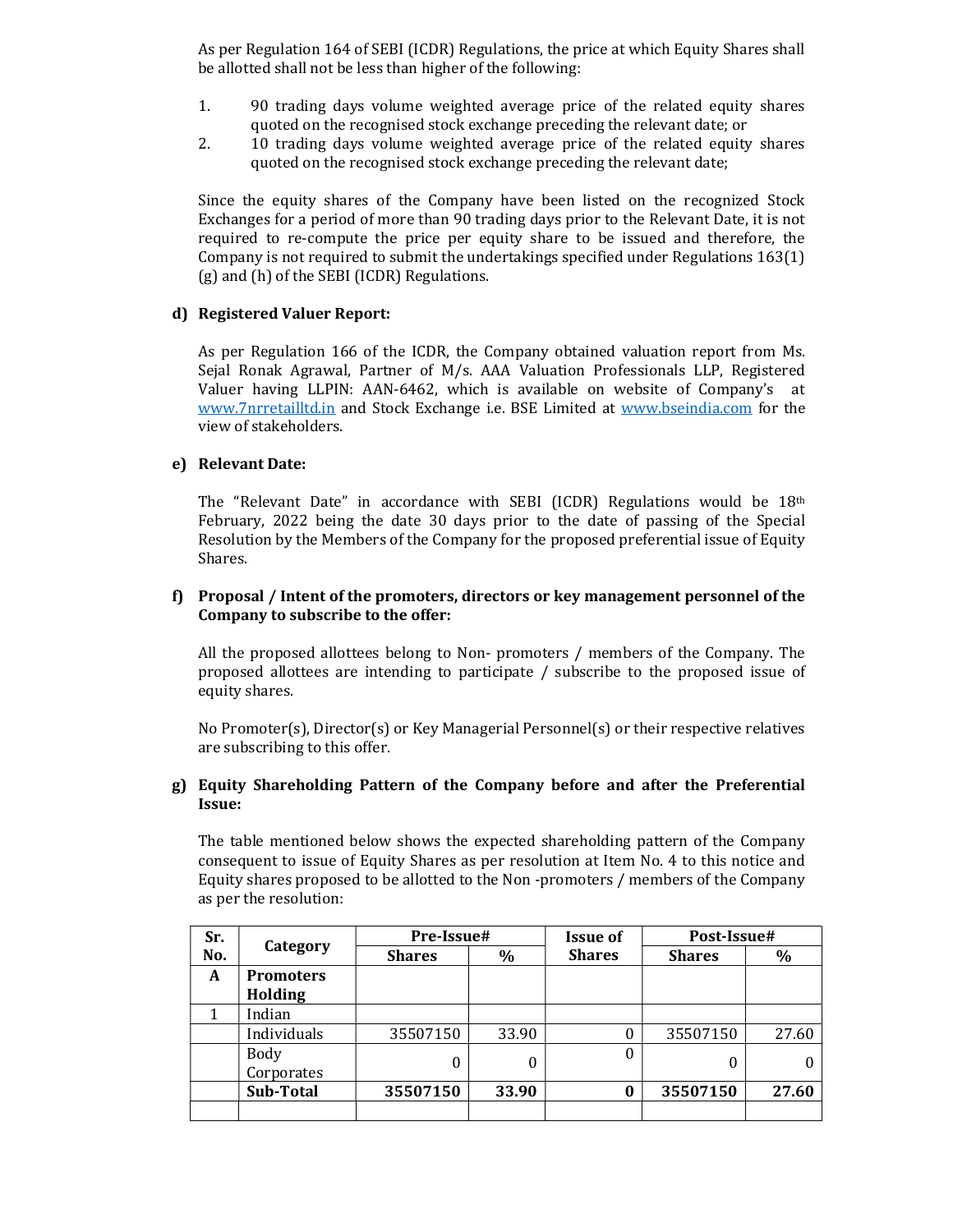| 2 | Foreign            | 0         | $\theta$ | $\theta$ | $\theta$  | $\Omega$ |
|---|--------------------|-----------|----------|----------|-----------|----------|
|   | Sub-Total (A)      | 0         | 0        | $\bf{0}$ | $\bf{0}$  | $\bf{0}$ |
|   |                    |           |          |          |           |          |
| B | Non-               |           |          |          |           |          |
|   | <b>Promoters</b>   |           |          |          |           |          |
|   | Holding            |           |          |          |           |          |
| 1 | Institutional      | $\Omega$  | $\theta$ | $\theta$ | 0         | 0        |
|   | Investors          |           |          |          |           |          |
| 2 | Non-               |           |          |          |           |          |
|   | Institutional      |           |          |          |           |          |
|   | Investors          |           |          |          |           |          |
|   | Individuals        | 61687160  | 58.89    | $\theta$ | 61687160  | 47.95    |
|   | Body               |           |          |          |           |          |
|   | Corporates         | 6715980   | 6.41     | 23900000 | 30615980  | 23.80    |
|   | Any Other          | 834710    | 0.80     | $\Omega$ | 834710    | 0.65     |
|   | Sub-Total (B)      | 69237850  | 66.10    | 23900000 | 93137850  | 72.40    |
|   | <b>Grand Total</b> | 104745000 | 100.00   | 23900000 | 128645000 | 100.00   |

Notes:

- 1. Pre issue shareholding pattern has been prepared based on shareholding of the Company as on 18th February, 2022.
- 2. #adjusted Equity Shares after consideration sub-division of face value from INR 10/- to INR 1/- per share. Post issue holding of all the other shareholders is assumed to remain the same, as it was on the date, on which the pre issue shareholding pattern was prepared.

# h) Proposed time frame within which the preferential issue shall be completed:

As required under the SEBI (ICDR) Regulations, Equity Shares shall be issued and allotted by the Company within a period of Fifteen (15) days from the date of passing of this resolution provided that where the issue and allotment of the said Equity Shares is pending on account of pendency of any approval for such issue and allotment by any regulatory authority or the Central Government, the issue and allotment shall be completed within a period of Fifteen (15) days from the date receipt of last of such approvals.

### i) Identity of the natural persons who are ultimate beneficial owners of the shares proposed to be allotted and / or who ultimately control the proposed allottees:

The Investors belong to the Non Promoter Category and the ultimate beneficial ownersare as under:

| Sr. No. | <b>Name of Shareholders</b>                                                                             | <b>No. of shares</b> | <b>Beneficial owners</b>                                                            |
|---------|---------------------------------------------------------------------------------------------------------|----------------------|-------------------------------------------------------------------------------------|
| 1.      | Vax Fashion Private Limited                                                                             | 1,19,50,000          | Tarachand Agrawal<br>Mithleshkumar Agrawal<br>Vishnudutt Gupta<br>Nemichand Agrawal |
| 2.      | Private<br>Enterprise<br>Vax<br>Limited<br>(Formerly known as Miracle<br><b>Stores Private Limited)</b> | 1,19,50,000          | Khushant Gupta<br><b>Bharti Gupta</b>                                               |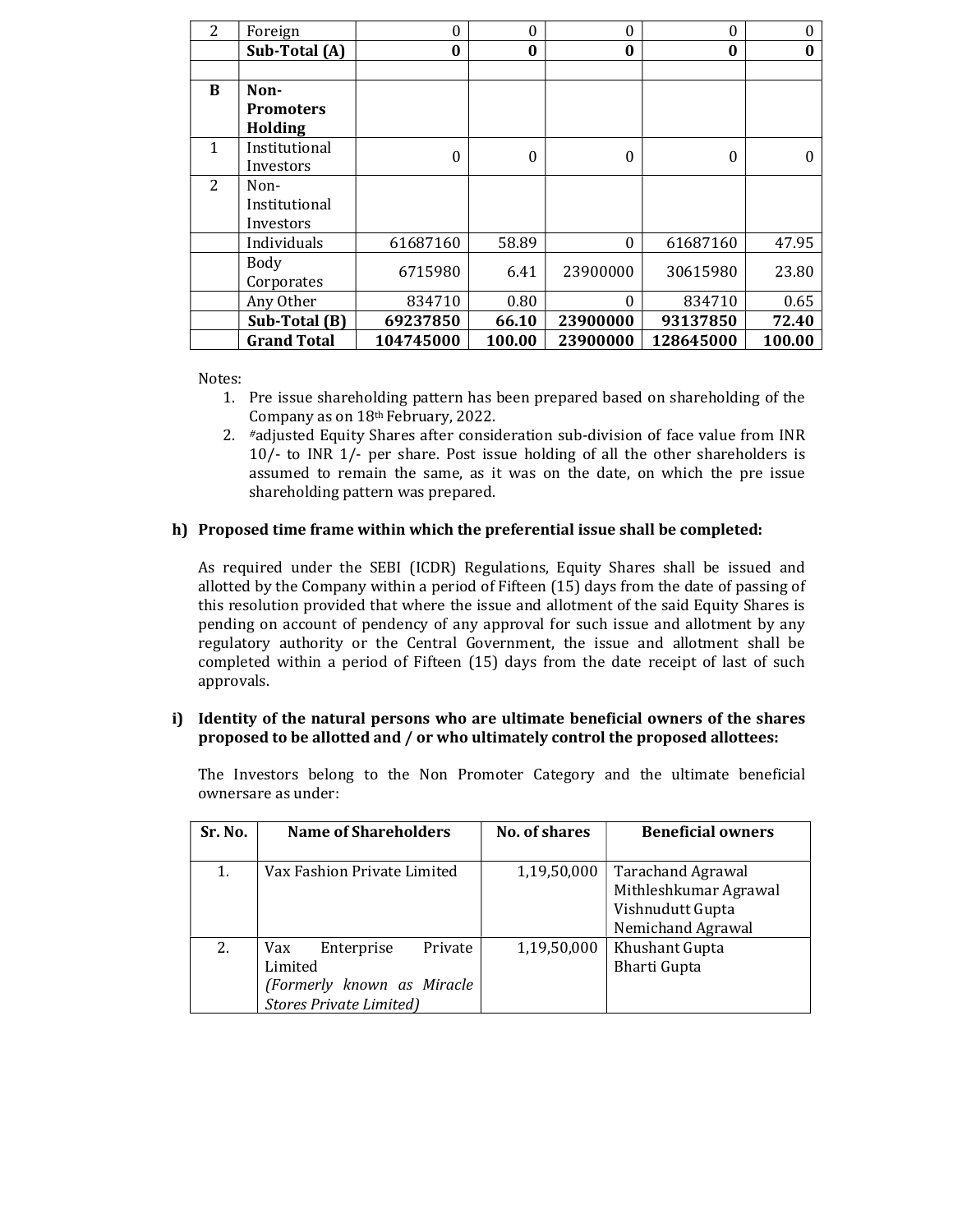## j) Current and proposed Status of the Allottees post the Preferential issue namely Promoter / Non Promoter:

The details of the proposed allottees are as per the below table. No change in control or management of the Company is contemplated consequent to the proposed preferential issue of Equity Shares being allotted. However, voting rights will change in accordance with the shareholding pattern. The pre and post issue holding of the proposed allottees are as under:

| Sr. | <b>Name of Allottees</b> | Pre -         |               | <b>No. of Equity</b> | Post -           |      |
|-----|--------------------------|---------------|---------------|----------------------|------------------|------|
| No. |                          | shareholding# |               | <b>Shares to be</b>  | shareholding     |      |
|     |                          | No.<br>of     | $\frac{0}{0}$ | allotted             | No.<br><b>of</b> | $\%$ |
|     |                          | <b>Equity</b> |               |                      | <b>Equity</b>    |      |
|     |                          | <b>Shares</b> |               |                      | <b>Shares</b>    |      |
| 1.  | Vax Fashion Private      | 0.00          | 0.00          | 1,19,50,000          | 1,19,50,000      | 9.29 |
|     | Limited                  |               |               |                      |                  |      |
| 2.  | Enterprise<br>Vax        | 11200         | 0.00          | 1,19,50,000          | 1,19,61,200      | 9.30 |
|     | Private Limited          |               |               |                      |                  |      |
|     | (Formerly known as       |               |               |                      |                  |      |
|     | Miracle Stores Private   |               |               |                      |                  |      |
|     | Limited)                 |               |               |                      |                  |      |

# Pre-shareholding of all the Allottees is after consideration of sub-division of face value from INR 10/- to INR 1/- per share.

The current and proposed status of the Investor post the preferential issue will be Nonpromoters.

# k) Lock in:

Equity Shares to be allotted to the proposed allottees will be subject to applicable lockin and transfer restrictions stipulated under Regulations 167 and 168 of the SEBI (ICDR) Regulations.

Further, as per Regulation 167(6) of SEBI (Issue of Capital and Disclosure Requirements) Regulations, 2018, entire pre-preferential allotment shareholding of the allottees, shall be locked-in from the relevant date up to a period of 90 trading days from the date of trading approval and such shareholding shall be locked-in before applying to BSE Limited for in-principle approval.

# l) Compliance Certificate under Regulation 163(2) of SEBI (ICDR) Regulations, 2018:

The Compliance Certificate issued by M/s. Gaurav Bachani & Associates, Company Secretaries, Ahmedabad (FRN: S2020GJ718800) certifying that the proposed preferential issue is being made in accordance with the requirements under Regulation 163(2) of Part III of Chapter V of SEBI (ICDR) Regulations, 2018, will be placed before the Members at this Extra Ordinary General Meeting and is also available on the website of the Company at www.7nrretailltd.in and on BSE Limited at www.bseindia.com for the view of the stakeholders.

### m) Valuation and justification for the allotment proposed to be made for consideration other than cash:

Not Applicable.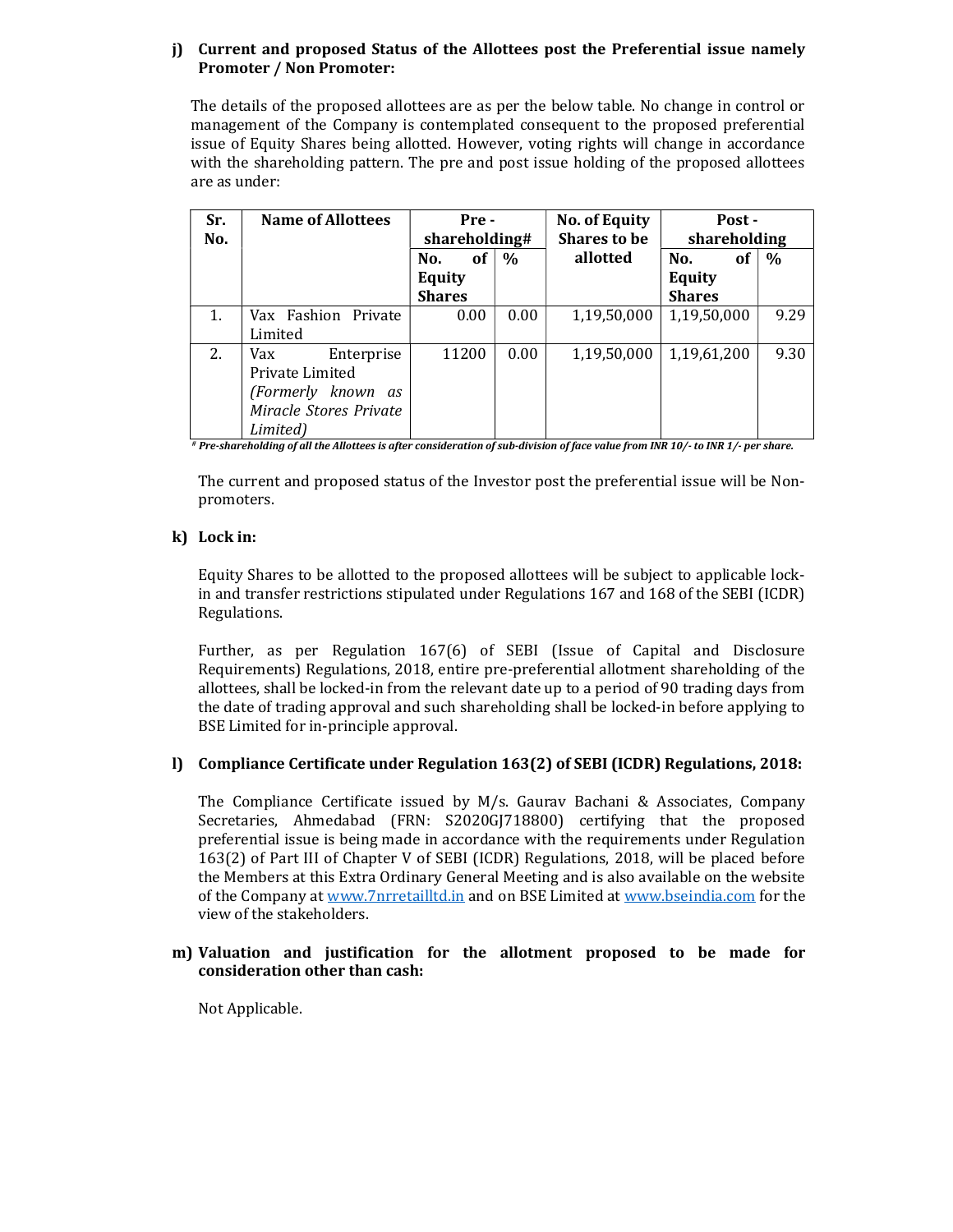### n) Undertaking:

The Company hereby undertakes that:

- (i) It would re-compute the price of the securities specified above in terms of the provisions of SEBI (ICDR) Regulations, where it is so required;
- (ii) If the amount payable, if any, on account of the re-computation of price is not paid within the time stipulated in SEBI (ICDR) Regulations, the above shares shall continue to be locked-in till the time such amount is paid by the allottees.
- (iii) None of the Company, its Directors or Promoter have been declared as wilful defaulter or a fraudulent borrower as defined under the SEBI (ICDR) Regulations.

In accordance with the SEBI (ICDR) Regulations,

- (i) all the Equity Shares held by the proposed allottees in the Company are in dematerialized form only;
- (ii) Neither the Company nor any of its promoters and directors is a wilful defaulter or a fugitive economic offender; and

The issue of Equity Shares shall be made in accordance with the provisions of the Memorandum and Articles of Association of the Company and shall be made in a dematerialized format only.

Further, as per Regulation 159(1) of the Securities and Exchange Board of India (Issue of Capital and Disclosure Requirements) Regulations, 2018, Preferential issue of specified securities shall not be applicable to the any person who has sold or transferred any equity shares of the issuer during the 90 trading days preceding the relevant date, thereby restricting us to allot the shares to the following allottees, under purview the aforesaid provision. Any allottee who has sold or transferred any equity shares during the 90 trading days preceding the relevant date, will be ineligible for allotment of Equity Shares.

The Board of Directors of the Company recommends passing of the resolution as set out at Item 4 as a special resolution.

None of the Directors of the Company including their relatives are, in any way, concerned or deemed to be interested in the proposed Resolutions.

# Item No. 17:

Pursuant to provisions of Section 161 of the Companies Act, 2013 and pursuant to the Articles of Association of the Company, the Board of Directors of the Company has appointed Ms. Ziral Soni as an Additional Director with effect from  $7<sup>th</sup>$  March, 2022. Ms. Ziral Soni is appointed as a Woman Independent Director on the Board of the Company.

The Company has received a declaration from Ms. Ziral Soni that she meets with criteria of independence as prescribed under Section 149 of the Companies Act, 2013. Ms. Ziral Soni possesses appropriate skills, experience and knowledge in the field of Law. Brief resume of Ms. Ziral Soni, nature of her expertise in specific functional areas and names of the Companies in which she holds directorships and memberships / chairperson of the Board / Committees and shareholding are provided in the annexure to the explanatory statement attached herewith.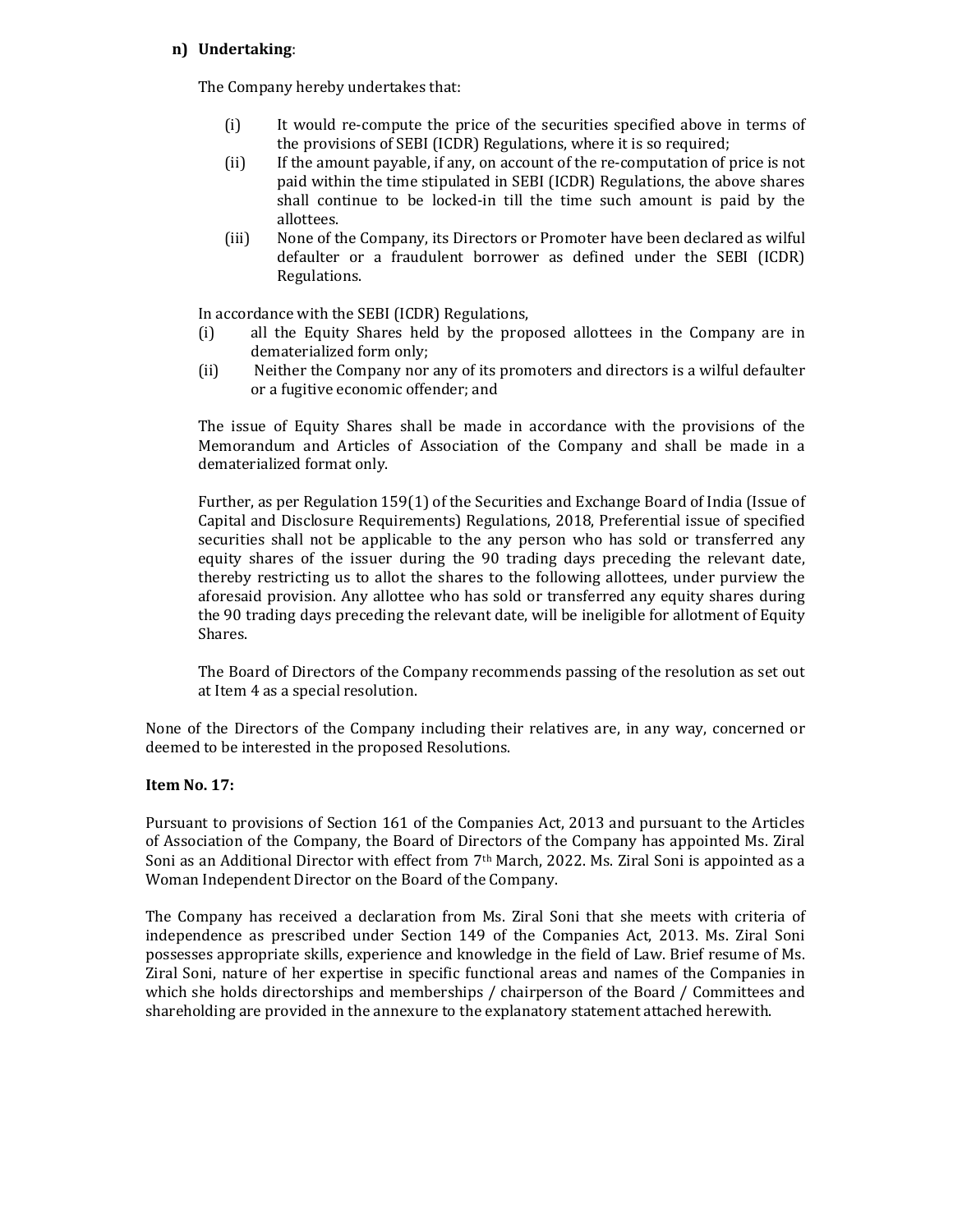In the opinion of the Board, Ms. Ziral Soni fulfills the conditions specified in the Act and rules made thereunder for her appointment as a Woman Independent Director of the Company.

Keeping in view of her experience and knowledge, the Board considers that her association would be of immense benefit to the Company and it is desirable to continue to avail the services of Ms. Ziral Soni as a Woman Independent Director.

Save and except Ms. Ziral Soni and her relatives to the extent their shareholding in the Company, none of the Directors and Key Managerial Personnel of the Company and their relatives is concerned or interested, financially or otherwise, in the resolution set out at Item No. 17.

## ADDENDUM TO THE ANNEXURE TO THE EXPLANATORY STATEMENT AS SET OUT IN ITEM NO. 17 OF THE NOTICE OF EGM:

Relevant details as stipulated under Regulation 36(3) of SEBI (LODR), 2015 and Secretarial Standard on General Meetings ("SS-2") issued by Institute of Company Secretaries of India, in respect of director seeking appointment / reappointment as director under Resolution No. 17 is as under:

| <b>Name of the Director</b>                                                                                                                                                                        | <b>Ms. Ziral Soni</b>                                                                                                                                                                                                                                                                                                   |
|----------------------------------------------------------------------------------------------------------------------------------------------------------------------------------------------------|-------------------------------------------------------------------------------------------------------------------------------------------------------------------------------------------------------------------------------------------------------------------------------------------------------------------------|
| Date of Birth                                                                                                                                                                                      | 11/01/1992                                                                                                                                                                                                                                                                                                              |
| Date of first Appointment on the Board                                                                                                                                                             | 07/03/2022                                                                                                                                                                                                                                                                                                              |
| Qualifications                                                                                                                                                                                     | <b>Company Secretary</b>                                                                                                                                                                                                                                                                                                |
| Experience/Brief Resume/ Nature of expertise in specific<br>functional areas                                                                                                                       | Law                                                                                                                                                                                                                                                                                                                     |
| Terms and Conditions of Appointment along with<br>remuneration sought to be paid                                                                                                                   | N.A.                                                                                                                                                                                                                                                                                                                    |
| Remuneration last drawn by such person, if any                                                                                                                                                     | Nil                                                                                                                                                                                                                                                                                                                     |
| No. of Shares held in the Company as on date                                                                                                                                                       | Nil                                                                                                                                                                                                                                                                                                                     |
| Relationship with other Directors, Manager and other Key<br>Managerial Personnel of the Company/ Disclosure of<br>relationships between directors inter-se                                         | N.A.                                                                                                                                                                                                                                                                                                                    |
| Number of Meetings of the Board attended during the<br>year                                                                                                                                        | Nil                                                                                                                                                                                                                                                                                                                     |
| Directorship / Designated Partner in other Companies /<br><b>LLPs</b>                                                                                                                              | 1. Chandrima Mercantiles Limited<br>2. Vaxtex Cotfab Limited<br>3. KBC Global Limited                                                                                                                                                                                                                                   |
| Chairman/Member of the Committees of Board of other<br>Companies/ Names of listed entities in which the person<br>also holds the directorship and the membership of the<br>Committees of the board | 1. Chairperson of Audit committee and<br>Member<br>of<br>Nomination<br>and<br>Remuneration<br>committee<br>of<br>Chandrima Mercantiles Limited.<br>Member in Audit<br>2.<br>committee.<br>Nomination<br>Remuneration<br>and<br>Stakeholder's<br>committee<br>and<br>relationship committee of Vaxtex<br>Cotfab Limited. |

#### Registered Office:

Godown No-1, 234/1 + 234/2, FP-69/3, Sadashiv Kanto, B/h. Bajaj Process, Narol Chokdi, Narol, Ahmedabad – 382 405

### By the Order of the Board For 7NR Retail Limited

 $SD/-$  Tarachand Agrawal Director DIN: 00465635

Place: Ahmedabad Date: 16th March, 2022